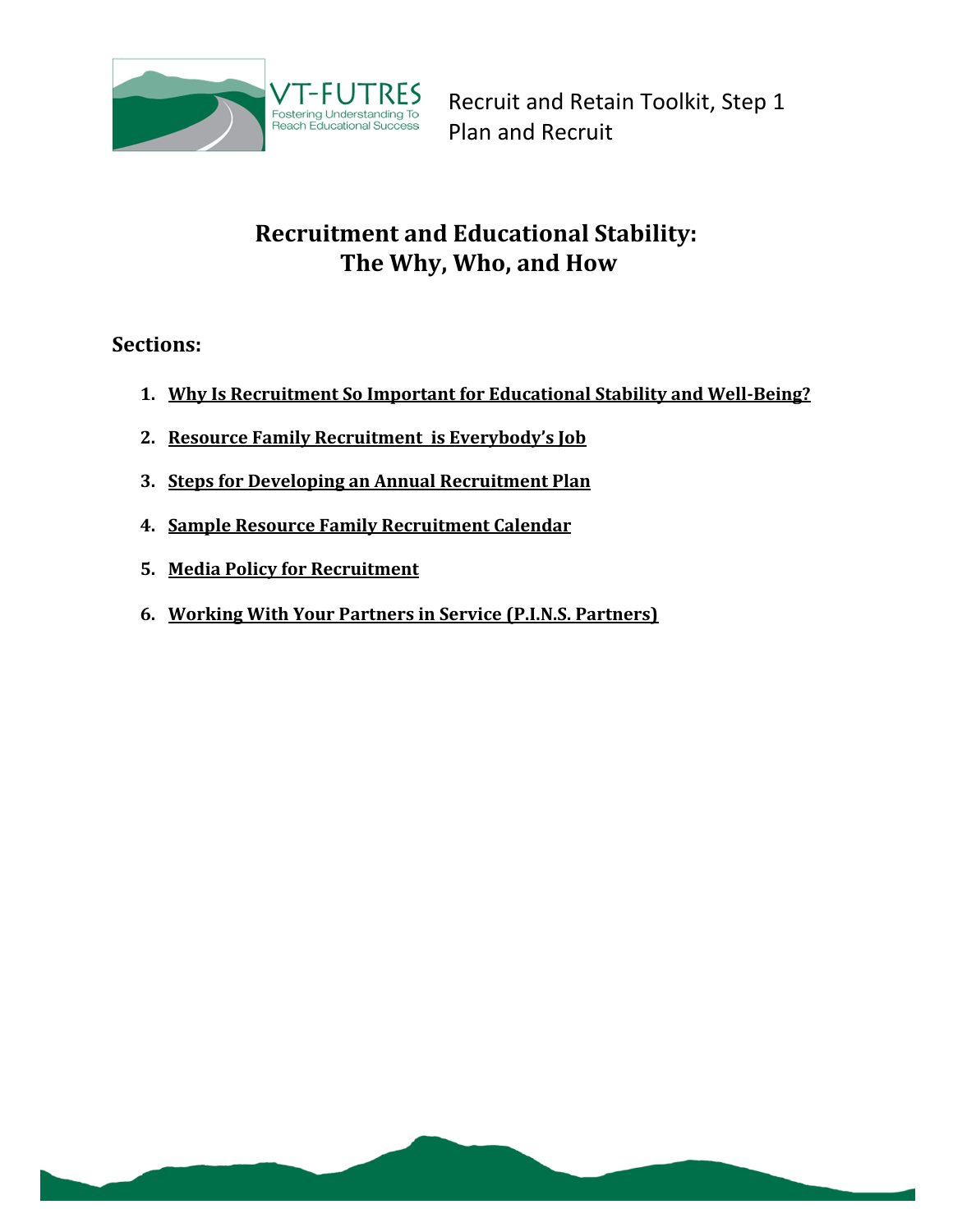

# **Why Is Recruitment So Important for Educational Stability and Well-Being?**

**A solid [recruitment plan](#page-3-0) advances educational well-being for children and youth in foster care** because it leads a greater variety of resource parents in a given town.

 Having this larger pool of trained families available makes it easier to find a suitable local match for a child. This in turn will allow the child to remain in a familiar school setting where they are more likely to thrive.

**When a child comes into custody**, the primary focus should be to maintain as much as we can that is familiar to the child, including the people the child may have to live with.

• Placing a child with kin is a priority, but not always possible right away. Resource family recruitment continues to be a very important component of the system so that children can remain in their same school while other pieces of work may be happening.

**Building strong relationships with community partners**, especially schools, can help DCF staff find possible resource family options. An up-to-date **School Directory** helps.

- Often, school personnel are very attached to their students and want to see the child remain in their home school and stay connected to the community where the family is supported.
- Some school personnel have long standing relationships with various community members and may be able to help identify family members or other community members with whom the child has a connection. For example, there might be a previous teacher or coach, a best friend's parent, or someone else local and familiar to the child who would be capable of helping out.

### **[Family Finding](http://vtfutres.org/wp-content/uploads/2013/10/SixSteps.pdf) blends very nicely with our recruitment efforts in school**.

- The FSD Assessment unit begins this work by asking the family members and the child who is in their family that can be supportive.
- This work continues by asking school personnel to provide FSD workers for emergency contact information which often reveals other family members or neighbors that have a connection to the child now being served by FSD.

#### **Despite our best efforts, there are still times when we must place a child in a foster home unknown to the child.**

- It is best practice to place the child in their home school district especially if they have to be with someone unfamiliar to them. A resource family in the child's own school district is likely to know the school schedule and activities and more easily accommodate the child with keeping activities and friends integrated in the child's life.
- If it is impossible to have the child reside in the same town, a neighboring town in close proximity is the next best thing to achieve the same results for the child.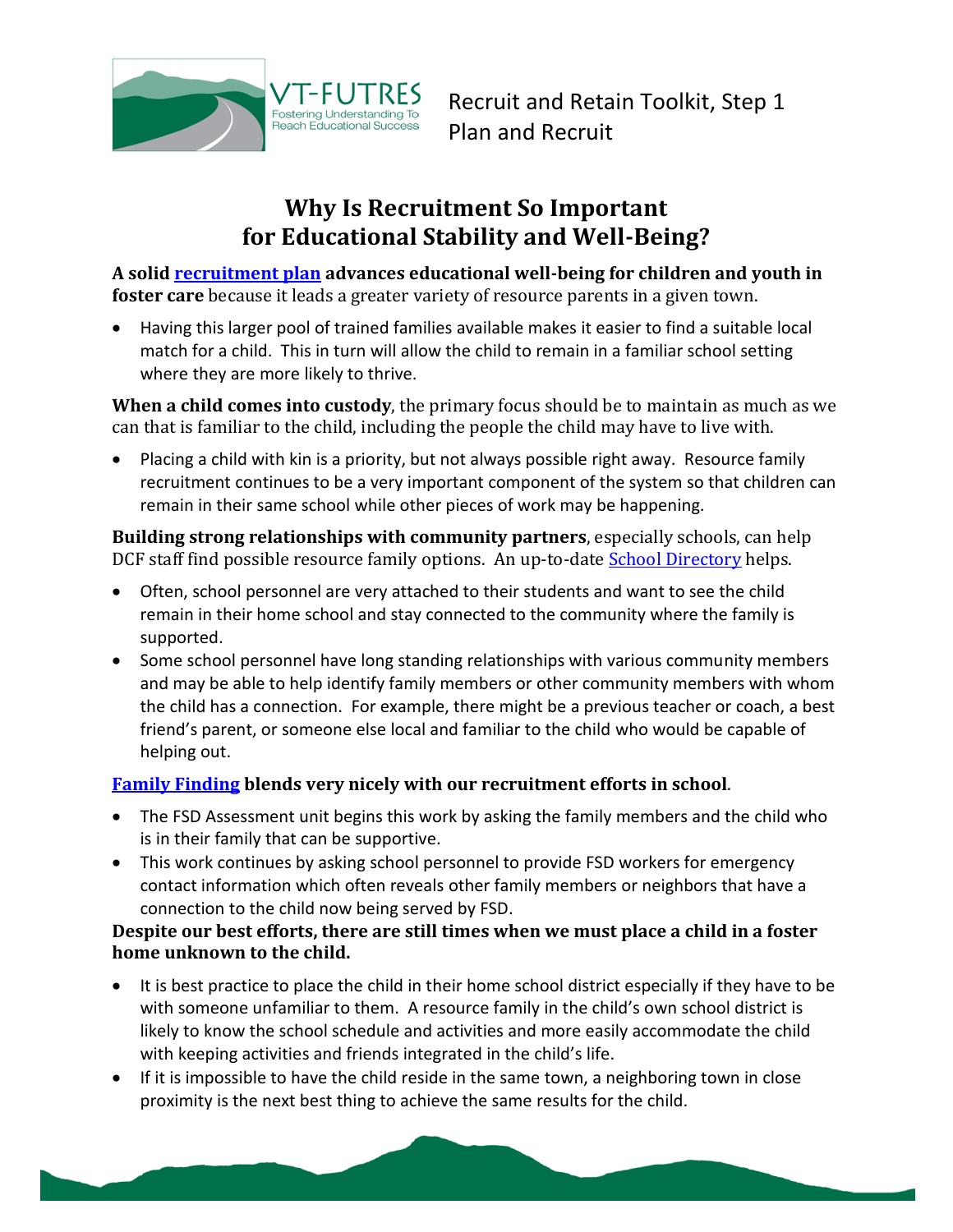

# **Resource Family Recruitment is Everybody's Job**

#### <span id="page-2-0"></span>**From the District Director to the person who answers the telephone, family finding and recruitment is everybody at DCF's job.**

- Successful DCF offices and their Resource Coordinators encourage all staff and resource parents to be mindful of the need for families wherever they go.
- Other child welfare organizations, local school personnel, and other community partners can also help with the outreach, education, and supportive activities that go into successfully recruiting, engaging, placing and sustaining families for children in care in Vermont.

#### **Here are several ways in which recruitment can be part of everybody's job.**

Regardless of what their job is, anyone can volunteer to participate in resource family recruitment projects.

- Being customer-friendly matters. Kin, foster and adoptive parents are the most important resource we have to give the children in need of homes. How they are treated will determine whether they stay in the process and, ultimately, become part of the team.
- Speaking optimistically and honestly of the children who need care and the role of the foster and adoptive parent is vital. Kin, foster and adoptive parents should be provided enough reliable information to make an informed decision about fostering and/or adopting.
- Working to rule people in, not out, of the process. The most ordinary, and sometimes unusual, people have grown into amazing resource parents with training and support.
- Including seasoned foster and adoptive parents to help support new parents through the process.
- Collaborating with other community workers and organizations. Networking with community groups and partnering on family-finding and recruitment efforts can be satisfying, supportive and productive.
- Being a team player. Everybody who has a hand in recruiting and preparing families to foster and adopt can be made to feel that they are part of a team in a very important endeavor. All involved should value, and have a sense of urgency about, the need for well trained and supported families.
- Being sensitive to the prospective foster and adoptive parents' sense of time. The longer it takes to move from step to step, the less likely the family will stay in the process. However, if a parent is treated well and helped to feel part of the team early on, he or she is more likely to stay the course.

**This material is adapted from AdoptUSKids. [http://www.adoptuskids.org/for](http://www.adoptuskids.org/for-professionals/free-resources)[professionals/free-resources](http://www.adoptuskids.org/for-professionals/free-resources)**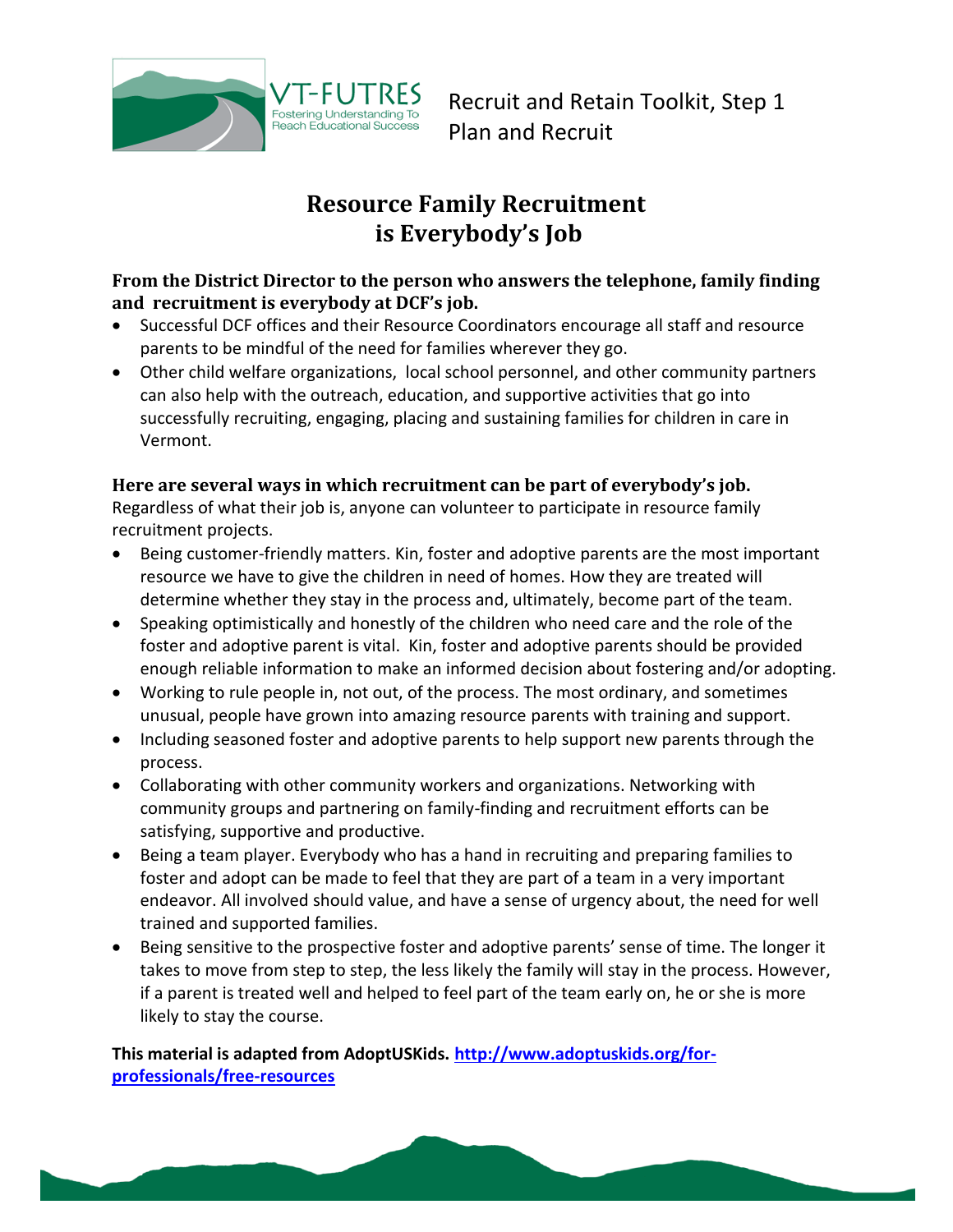

# <span id="page-3-1"></span>**Steps for Developing an Annual Recruitment Plan**

#### <span id="page-3-0"></span>**1. Review Data**

- a. Start by reviewing DCF data to learn from which communities children are entering custody, as well as where your current resource families reside.
- b. This information can be obtained in *Management Reports* that can be found on the DCF shared folders. The District Directors in each office can assist with obtaining and reviewing this information with the Resource Coordinator.
- c. Use this data to focus your general recruitment efforts towards the areas with the highest volume of entrants.
- d. Also review your kinship care data and the practices in your office with regard to educational stability and how this impacts on your recruitment strategies. Traditional foster family recruitment should not supersede strong Family Finding work.

### **2. Build Community Partnerships**

- a. School Connections
	- Develop or update *School Directories* to capture contact information and expand relationships with school personnel.
- b. [Recruitment and Retention](http://vtfutres.org/wp-content/uploads/2013/12/1-G06-Forming-Teams-Intro.pdf) Team
	- Reach out to other organizations that do similar/complementary work with children and form a team to collaborate on family finding, recruitment, training and retention activities.
- c. Collect contact information for other partners in family finding, recruitment and ed. stability efforts.
	- LIT Teams
	- Family Court
	- PINS [\(Partners in Service through faith-based organizations\)](#page-8-0)

#### **3. Develop Schedule for Annual Recruitment Activities**

- a. On the computer or paper, develop [a 12-month calendar.](#page-3-1) Fill in any yearly must-do recruitment activities in your district.
- b. Build or update School Directory (September).
- c. Schedule regular meetings of Recruitment and Retention Team.
- d. Arrange presentations to educate community partners on the importance of educational stability and keeping local kids local. Show how it relates to recruitment.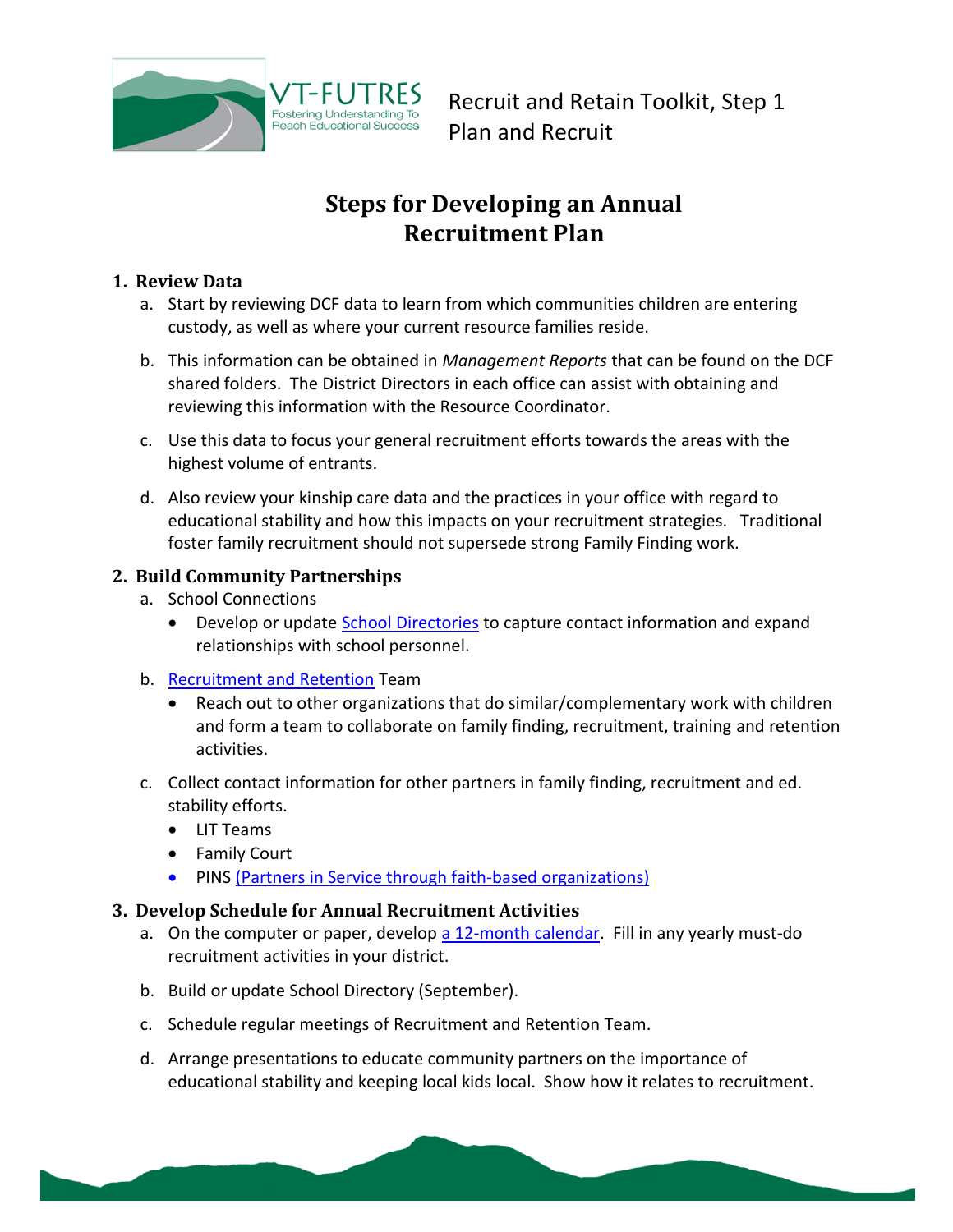

- e. Use [FAST FACTS,](http://vtfutres.org/wp-content/uploads/2013/12/FAST-FACTS-General.pdf) a version of the VT-FUTRES Educational Stability Powerpoint or resources from the [LINKS](http://vtfutres.org/links-resources/) section of this website. Try for meetings with:
	- School staff resources include: [Endless Dream curriculum](http://vtfutres.org/wp-content/uploads/2013/10/Endless-Dreams-Manual_Print.pdf) or VT-FUTRES PowerPoint.
	- Legal Community via a Bench Bar presentation resources include [Bench Bar](http://vtfutres.org/wp-content/uploads/2014/01/Bench-Bars-10.16.13.ppt)  [PowerPoint](http://vtfutres.org/wp-content/uploads/2014/01/Bench-Bars-10.16.13.ppt) and the LINKS section of this website.
	- L.I.T team resources include [LIT PowerPoint](http://vtfutres.org/wp-content/uploads/2014/01/5-E08LIT.ppt) and the LINKS section of this website.
	- P.I.N.S. -Partners in Service Resources include FAST FACTS and video clips from the LINKS section of this website.
- f. Consider any annual or special events in your community/district where you want to have a recruitment presence.
	- Farmers Markets
	- Field Days
	- Special community days i.e. Octoberfest,  $4<sup>th</sup>$  of July, Memorial Day
	- Concerts
	- Fairs
	- Home Shows
	- Town Meetings
	- School activities
- g. Press Releases and Using the Media
	- Update District Section of the DCF Website
	- Use Toolkit press release templates for school and religious organization newsletters. (Found in Recruitment and Retention Steps 1 and Steps 4.)
	- Submit press releases to local papers, newsletters or community websites for specific occasions.
		- o May [National Foster Care Month](http://vtfutres.org/wp-content/uploads/2014/01/2-R45-May-Is-National-Foster-Care-Month.pdf)
		- o [To celebrate a specific foster parent](http://vtfutres.org/wp-content/uploads/2014/01/2-R44-Resource-Parent-Spotlight.pdf)
- h. Child Specific Recruitment
	- Building relationships with school and community partners ensures that they are on board to help brainstorm placement possibilities when a child coming into custody needs a home.
	- Target child specific recruitment on the DCF web site.
	- Target child specific recruitment in the schools beginning with the I/A unit.
	- Work with Community Partner Agency Team if appropriate.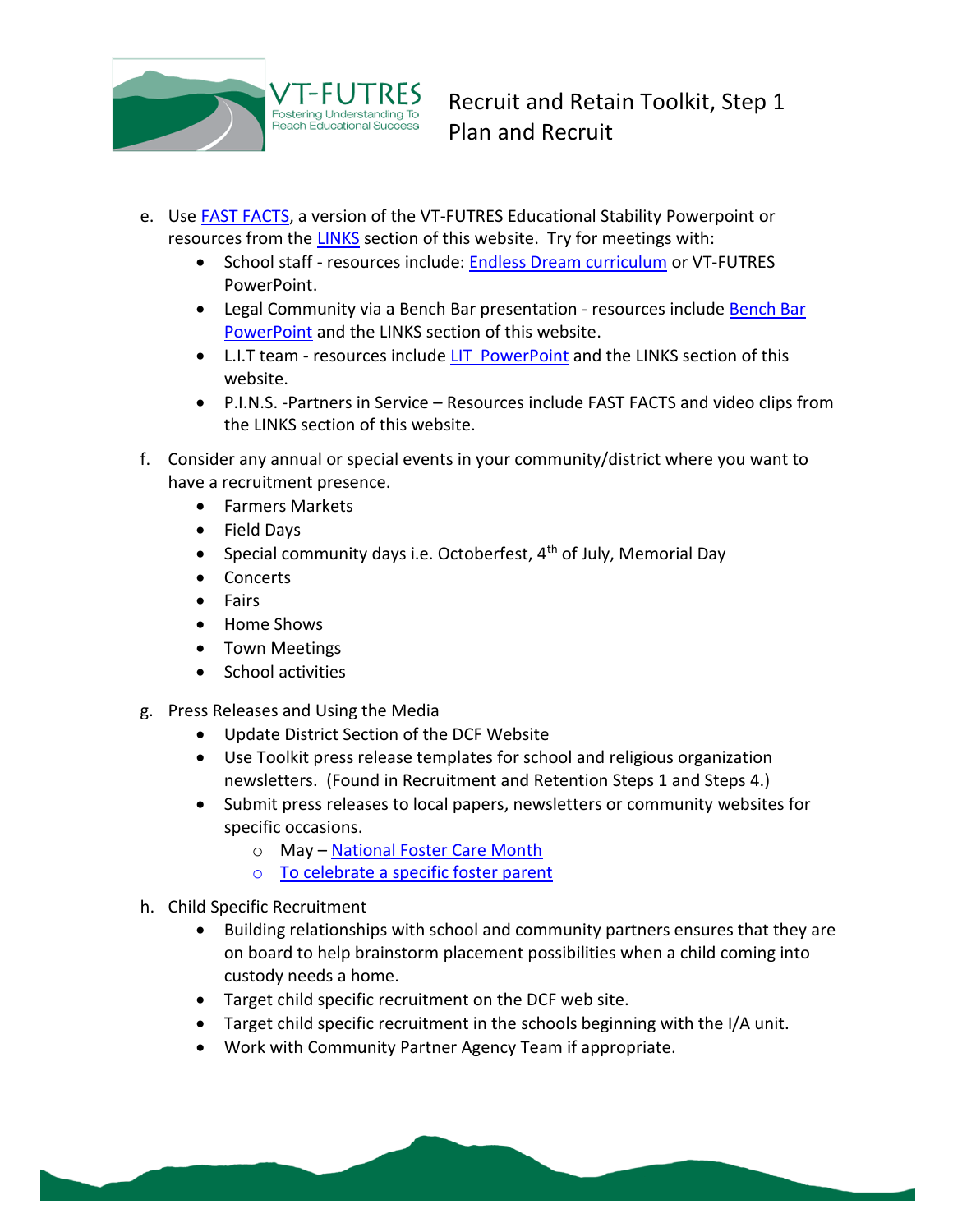

- i. Seek referrals from current foster and kinship families.
	- At least twice a year, ask current foster and kinship families if they know of anyone else who might be interested in caring for a child through DCF.
	- Explain the importance of keeping local kids local for educational stability and well-being. Share **FAST FACTS**
	- Educate and work with your kinship care families. They may need additional concrete assistance.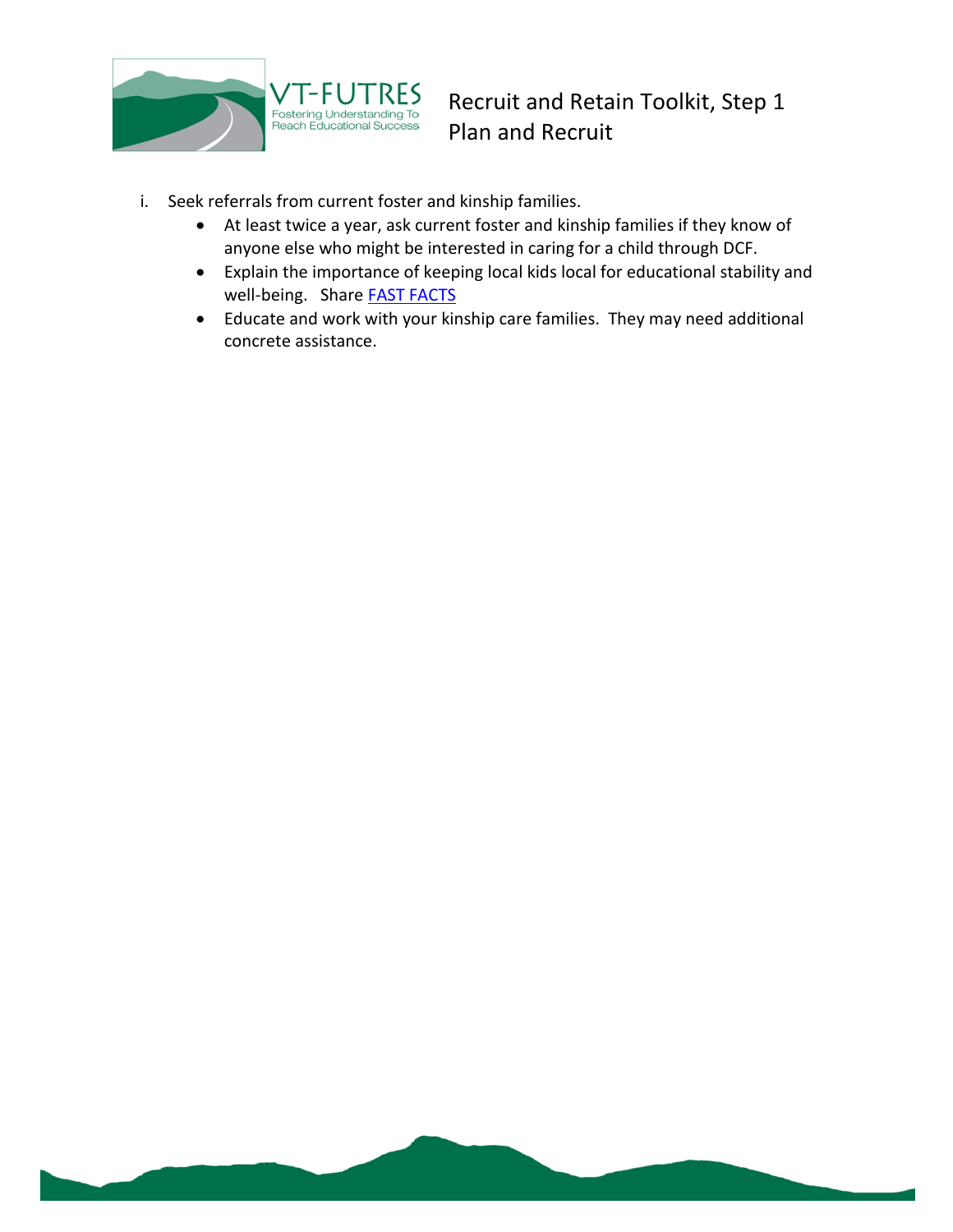

# **Sample Resource Family Recruitment Calendar**

| <b>MONTH</b>     | <b>ACTIVITIES</b>                                                           |
|------------------|-----------------------------------------------------------------------------|
| <b>SEPTEMBER</b> | - Multi-disciplinary Team meeting or work to generate new team.             |
|                  | - Update district page on the DCF website                                   |
| <b>OCTOBER</b>   | - Multi-disciplinary Team Mtg.                                              |
|                  | - Connect with PINS Partners - discuss Holidays                             |
|                  | - Present to school staff and other partners                                |
| <b>NOVEMBER</b>  | - Multi-disciplinary Team Mtg.                                              |
|                  | - Plan for Holiday Party                                                    |
|                  | - Present to school staff and other partners                                |
|                  | - Have presence at fall events                                              |
| <b>DECEMBER</b>  | - Multi-disciplinary Team Mtg.                                              |
|                  | - Host Holiday Party                                                        |
|                  | - Great time to thank Resource Parents                                      |
| <b>JANUARY</b>   | - Multi-disciplinary Team Mtg.                                              |
|                  | - Plan for spring events - Foster Care Month, VFAFA, Home Shows, Town       |
|                  | Mtg., etc.                                                                  |
| <b>FEBRUARY</b>  | - Multi-disciplinary Team Mtg.                                              |
|                  | - Present to school partners                                                |
| <b>MARCH</b>     | - Multi-disciplinary Team Mtg.                                              |
|                  | - Town Meeting                                                              |
|                  | - VFAFA Conference - send out post-conference press release                 |
| <b>APRIL</b>     | - Multi-disciplinary Team Mtg.                                              |
|                  | - National Child Abuse Month - consider PR/letter to editor                 |
|                  | - Plan for May - National Foster Care Month - write letters, articles. Send |
|                  | those that need to be in early. Plan any events.                            |
| <b>MAY</b>       | - Multi-disciplinary Team Mtg.                                              |
|                  | - Send out National Foster Care Month press releases that have not yet      |
|                  | gone out.                                                                   |
|                  | - Nat'l Foster Care Month event                                             |
| <b>JUNE</b>      | - Multi-disciplinary Team Mtg.                                              |
|                  | - Resource family picnic?                                                   |
| <b>JULY</b>      | - Booth at summer event, Fair, Farmers Market, etc.                         |
|                  | - RC Retreat to develop plan for the year.                                  |
|                  | - Contact schools regarding school directory information.                   |
|                  | - Schedule meetings with current                                            |
| <b>AUGUST</b>    | - Multi-disciplinary Team Mtg.                                              |
|                  | - Booth at summer event, Fair, Farmers Market, etc.                         |
|                  | - Build/update School Directory                                             |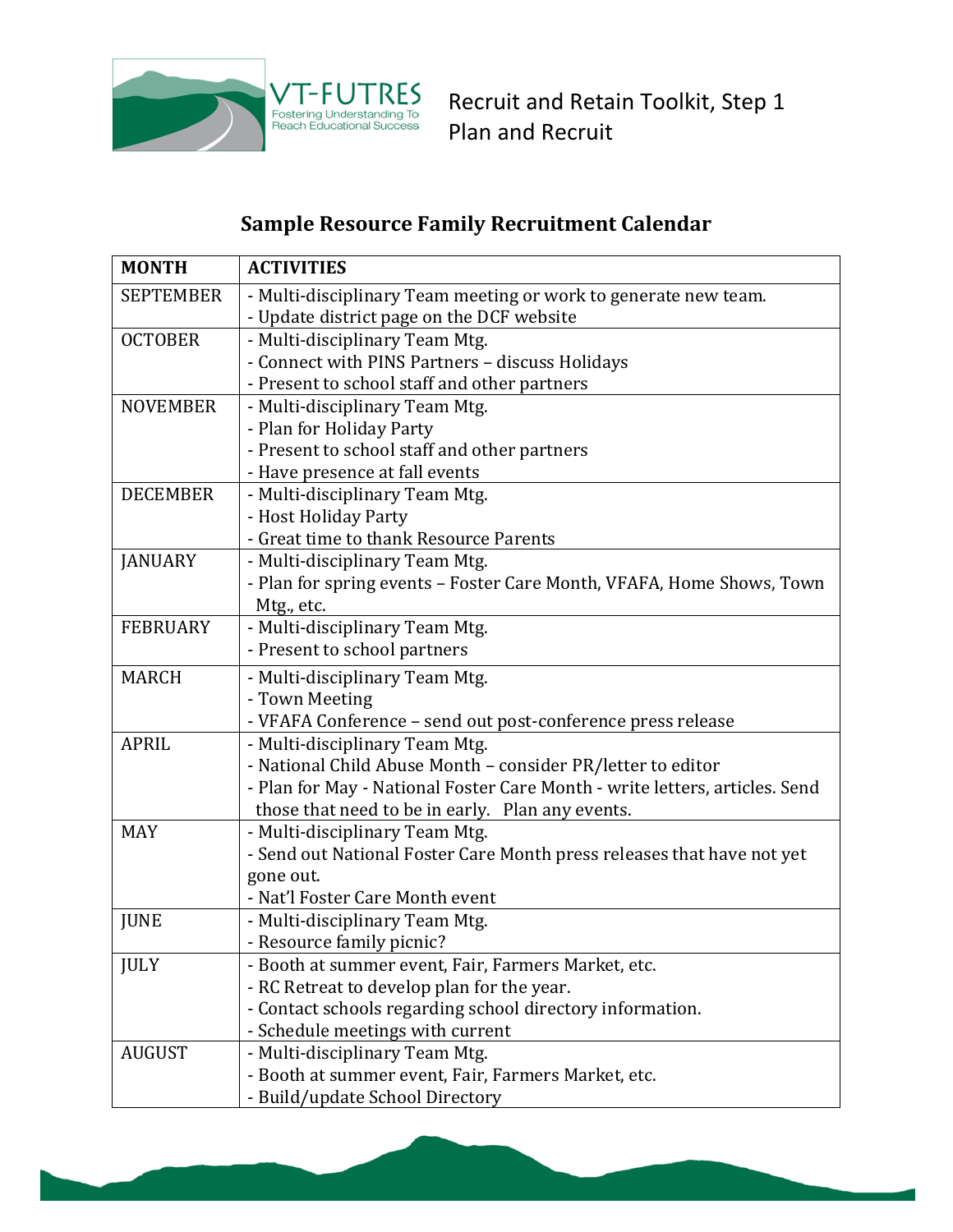

## **Media Policy for Recruitment**

<span id="page-7-0"></span>Part of a Resource Coordinator's role is to spread the word about the need for Foster families in their district. In addition to word of mouth this can be done through formal media or through small local publications such as newsletters and bulletins.

The Rock the GRADES Toolkit provides several sample press releases and letters. Please remember that any press releases or Letters to the Editor that go to larger media outlets such as newspapers, radio and TV, must be run by the Marketing Officer at the Commissioner's Office. This includes the templates in the Rock the GRADES Toolkit as the focus message that the commissioner's office wishes to communicate may change over time.

PR pieces submitted to non-commercial publications such as school newsletters, faith-group bulletins, or community group communications don't need to be vetted each time, but it is probably a good idea to run a sample by the Marketing Officer. The current Marketing Officer is Lynn Bruce. [Lynn.Bruce@state.vt.us](mailto:Lynn.Bruce@state.vt.us)

For more information about the Media Relations policy for DCF, visit the policy hosted on the intranet:<http://intra.dcf.state.vt.us/policies-protocols/Media%20Relations.pdf>